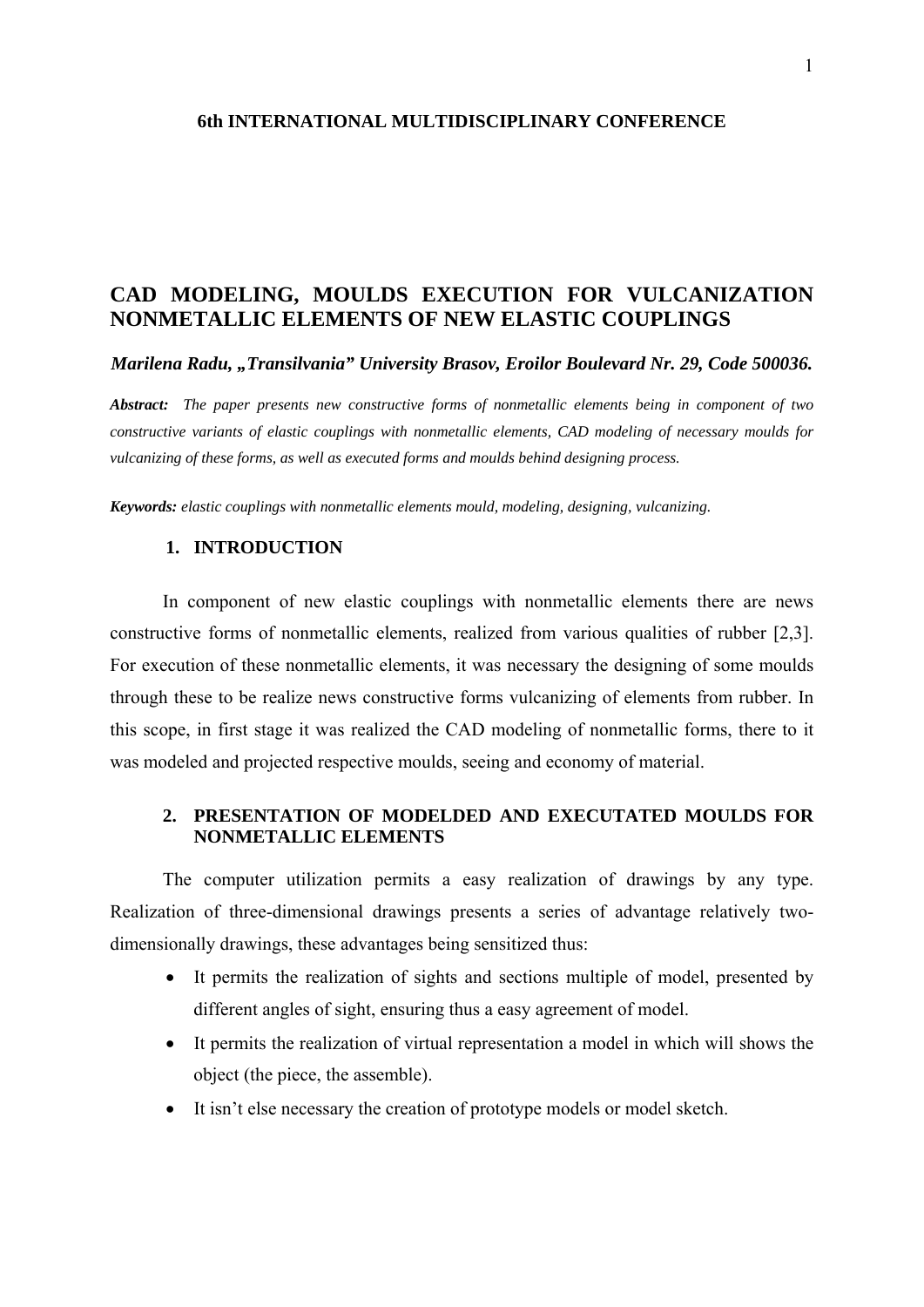- Both 2D and both 3D models may be represented in realist photographic imagines which is propose final form of object (piece, assembly), can serve as prospect, catalog drawing.
- The represented object in 3D spatial may be ulterior takeover or worked with another specialized program.
- It permits the establishment for one 3D model of one mechanic proprieties series (mass, weight, weight center, inertial moment).
- In case of 3D assembles, to may effect exact measures of some distances or angles between different component elements.

The modeling of solids describes the bodies in your full, based-se on existent of ACIS model (an 3D modeling system), from program frame, which ensure an increase of velocity by modeling of solids.

The CAD modeling and used moulds designing for vulcanizing nonmetallic forms it was realized in Catia V5R8 soft [1]. The *Catia* Soft *is an modern system which include entities of high level named features, these with direct scope introduction in model and a signification of geometric form.* 

Through this soft it may project, realize, modify and model pieces in three-dimensional space. Those three forms for which it was necessary to design the moulds are present in Fig. 1 [4,5].



**Fig. 1** *The nonmetallic forms of new elastic couplings*

The mould is compose from four component pieces (superior cap, intermediary inner – I, II, III, bolt, inferior cap), the modeling of these may be visualized on continuation. In figures 2, respective 3 is presents the 3D modeling of superior cap, respective of inferior cap.

In figure 4 is presents the three-dimensional modeling of bolt. For production of those three distinct forms of nonmetallic element, it was necessary the designing of three intermediary inners (I, II, III). The 3D modeling of those three intermediary inners (I, II, III),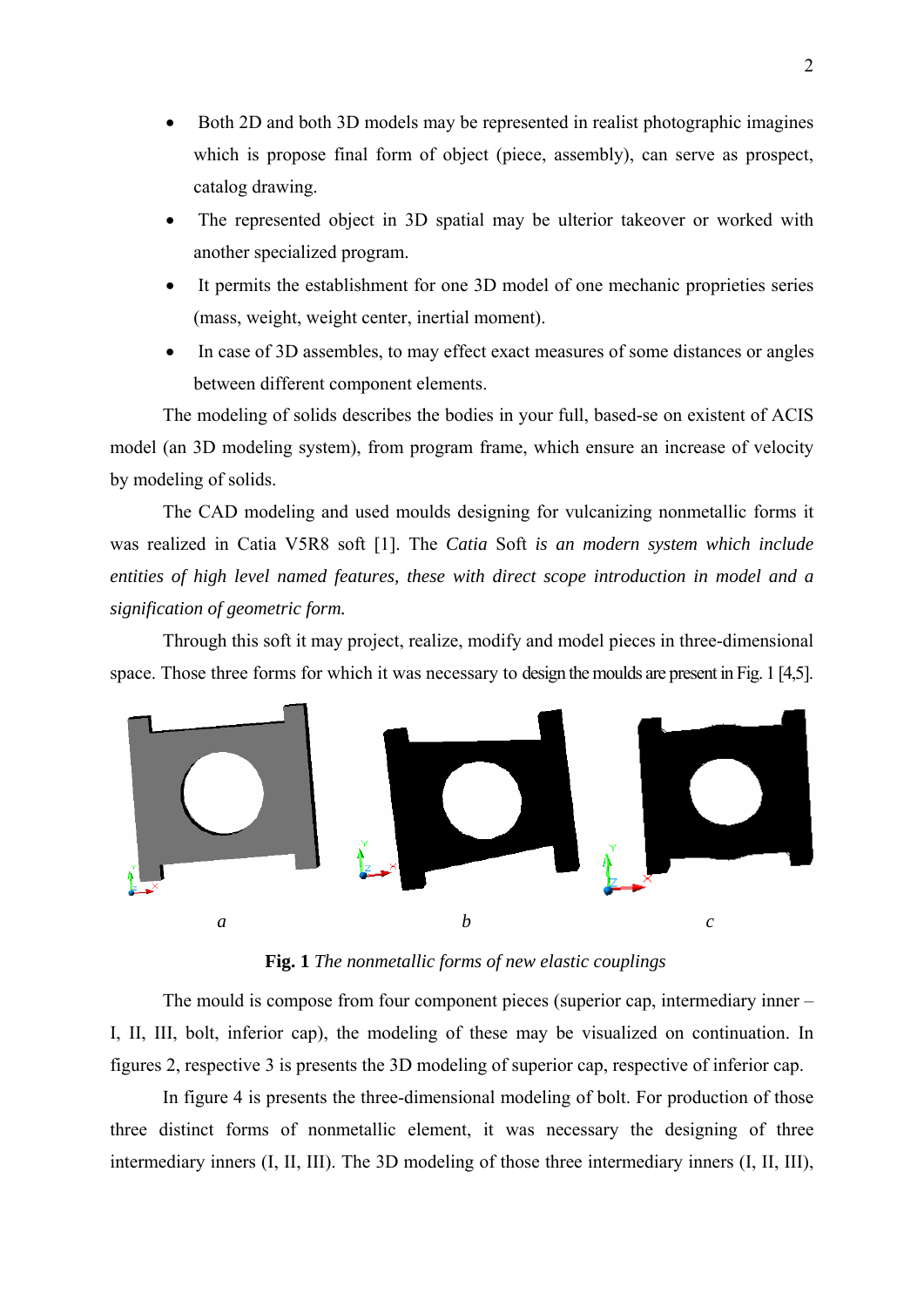it may be visualized in figures 5, 6, respective 7 and in Fig. 8 is presents subassembly between inferior cap and bolt.





**Fig. 2** *Superior cap* **Fig. 3** *Inferior cap* **Fig. 4** *Bolt* 







**Fig. 5** *Intermediary inner I* **Fig. 6** *Intermediary inner II*



**Fig. 7** *Intermediary inner III* **Fig. 8** *Subassembly between inferior cap and bolt*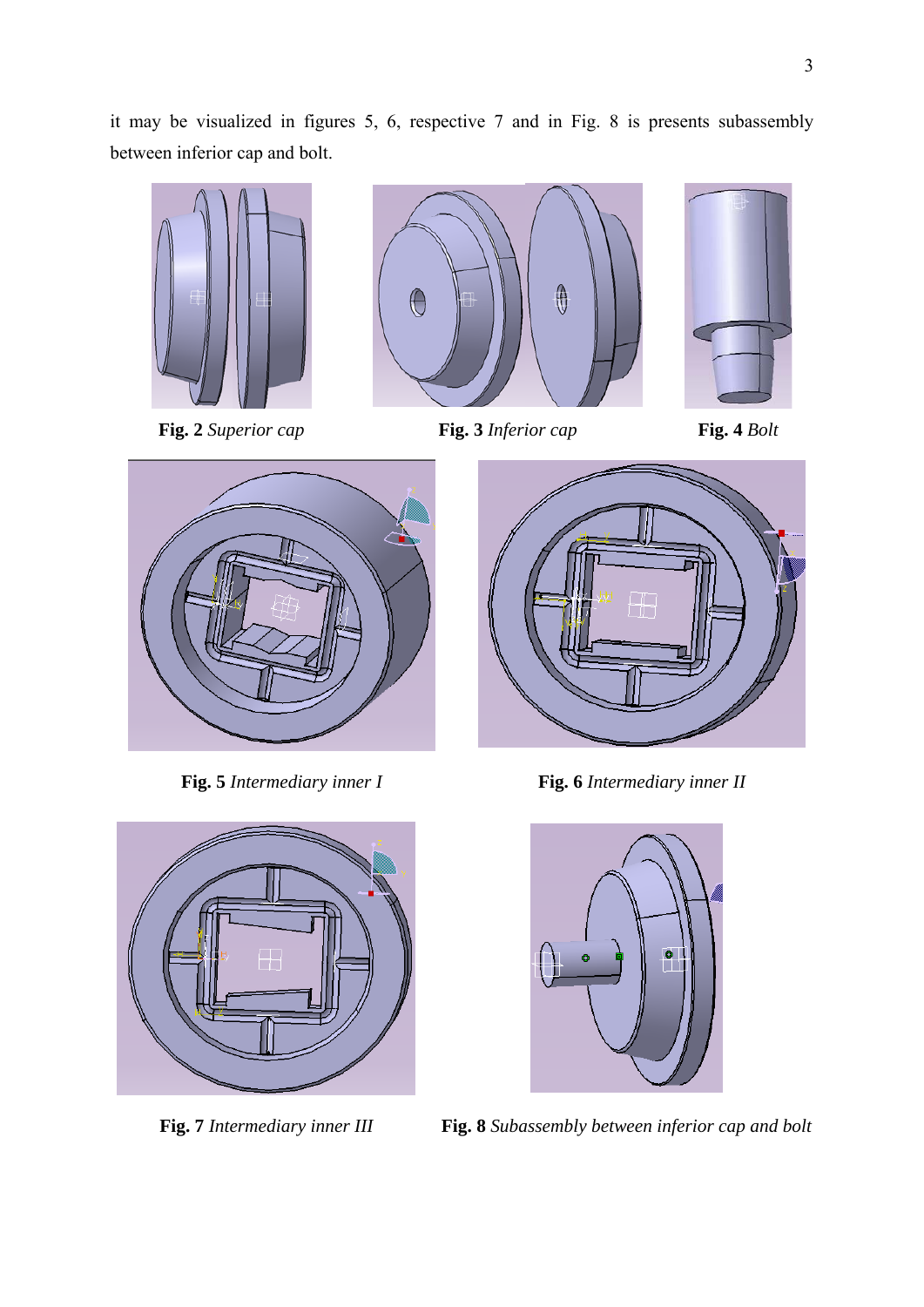The figures 9, 10, respective 11 are presenting three subassembly: Fig. 9. Subassembly between inferior cap, bolt and intermediary inner, Fig. 10. Subassembly between inferior cap, bolt and intermediary inner II and Fig. 11. Subassembly between inferior cap, bolt and intermediary inner III. In Fig. 12 it's present the assembly between those four elements of mould (inferior cap, bolt, intermediary inner –may be I/II/III- and superior cap).



**Fig. 9** *Subassembly between inferior cap, bolt and intermediary inner I*



**Fig. 10** *Subassembly between inferior cap, bolt and intermediary inner II*



**Fig. 11** *Subassembly between inferior cap, bolt and intermediary inner III*



**Fig. 12** *Assembly between those four elements of mould*

In follow of three-dimensional modeling and assembly's component elements of mould, it realized execution drawings of respective elements, as well as assembly drawing of each mould. Then it was possible passing at practice execution of each mould. So, in Fig. 13 it's present executed component elements of mould: superior cap 1, intermediary inner 2 (existent in three constructive variants - I, II, III – correspond those three constructive variants of elastic nonmetallic forms) and the bolt 3 introduced through pressure in inferior cap 4.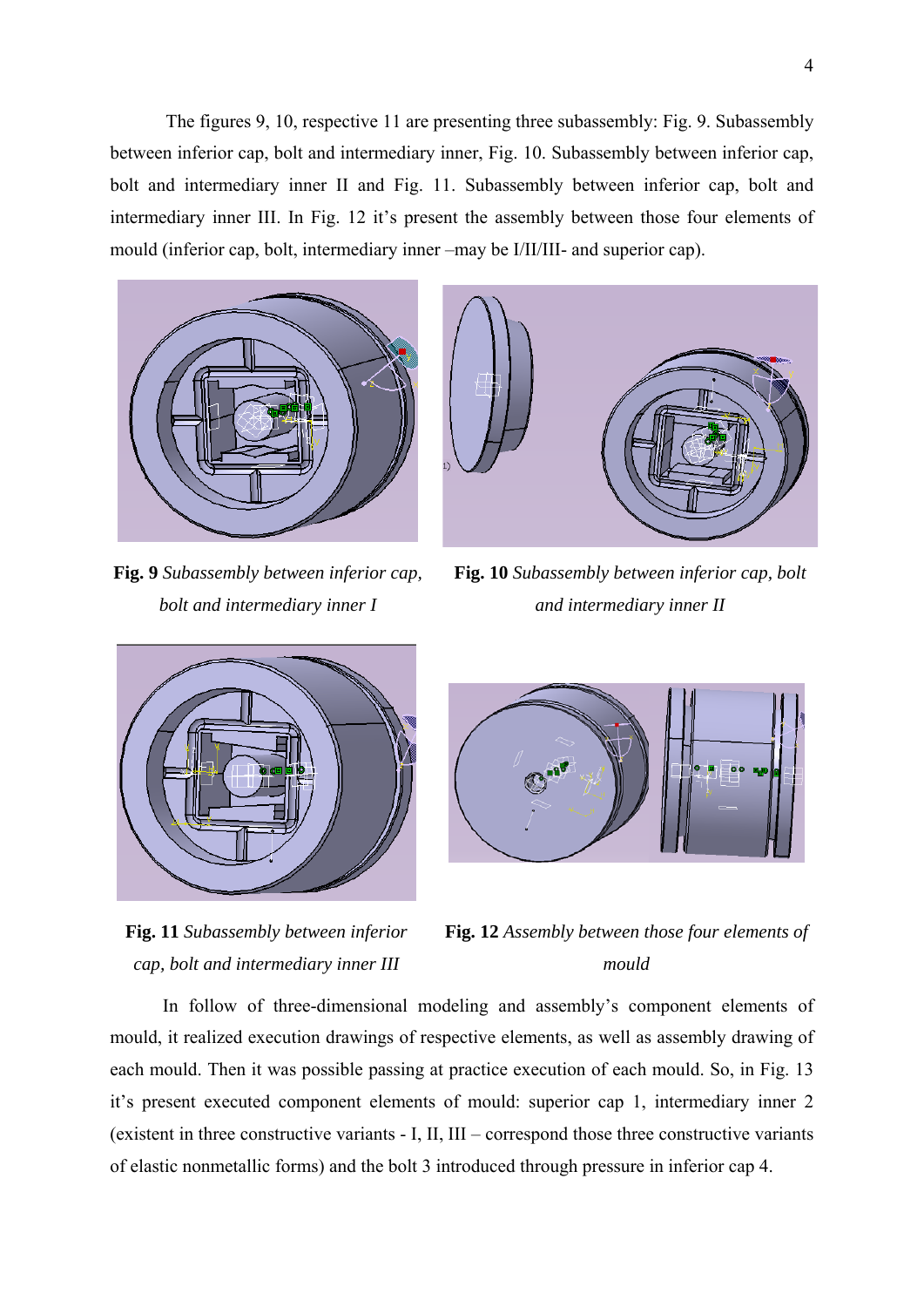

**Fig. 13** *Executed component elements of mould*



**Fig. 14** *Two constructive variants of mould* 

In figure 14 are present component elements of mould in sight of obtain first nonmetallic constructive form (Fig. 14, a), respective for obtain the third nonmetallic form (Fig. 14,b). Figure 15 is present the stages what may crossing in sight of component elements assembly of mould for obtain the second nonmetallic form. So, in Fig. 15, a is presents component elements of mould in obtain scope of second nonmetallic form, figure 15,b presents partial assembly of component elements (on the inferior cap 4 - in which is introduces force on bolt 3 – it's install intermediary inner of mould, and figure 15, c presents view of mould assembly.



**Fig. 15** *Stages of assembly and view of second constructive variant's mould*